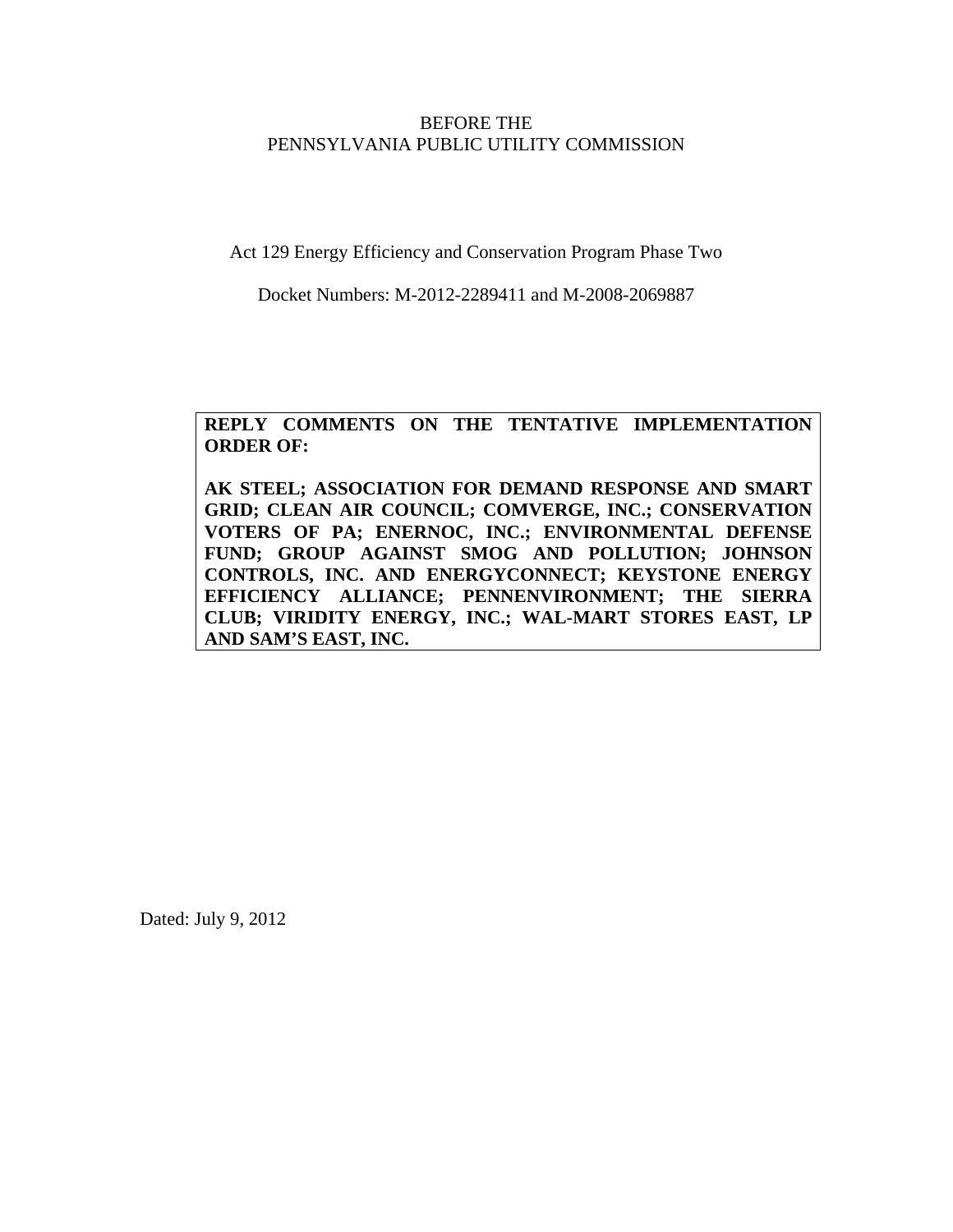# **I. INTRODUCTION**

The DR Respondents ("Respondents," listed above) emphasize that the Joint Demand Response Comments on the Tentative Implementation Order are broadly supported by a very diverse and large group of organizations and businesses, including trade unions, environmental groups, public health advocates, large industrial energy consumers, and demand response providers.<sup>[1](#page-1-0)</sup> The Respondents request that the Commission carefully review the Joint DR Comments, which justify extension of DR programs into Phase II. In addition, the Respondents wish to clarify the record on a few points raised by other parties in initial comments. Specifically, for all of the reasons discussed in the Joint DR Comments, as well as those discussed below, the Commissions should not wait until the completion of a  $cost$ -effectiveness study in order to set further demand reduction goals.<sup>[2](#page-1-1)</sup> Among the many reasons for planning for the continuation of Act 129 DR programs, is that PJM's DR programs will not help at all to achieve Act 129's goals. In fact, EDCs like PECO have correctly recognized that allowing DR programs to go dark will harm ratepayers and strand costs. Moreover, there is support in the record of the Joint DR Commenters' position on modifying the "top 100 hours methodology."<sup>[3](#page-1-2)</sup> Finally, the Respondents would like to offer their support for the procedural recommendations set forth in initial comments by the Office of the Consumer Advocate.<sup>[4](#page-1-3)</sup>

# **II. THE COMMISSION CAN AND SHOULD SET ADDITIONAL PEAK DEMAND REDUCTION TARGETS IN THIS PROCEEDING**

 $\overline{a}$ 

<span id="page-1-0"></span><sup>&</sup>lt;sup>1</sup> Joint Demand Response Comments (filed June 25, 2012) ("Joint DR Comments").

<span id="page-1-1"></span><sup>&</sup>lt;sup>2</sup> PECO Energy Company's Comments on the Commission's May 11, 2012 Tentative Implementation Order at pages 10-12 (filed June 25, 2012) ("PECO Comments"); *Comments of State Representative Camille "Bud" George- 1* at page 1 (filed June 25, 2012); *Comments on the Tentative Implementation Order of the City of Philadelphia* at page 2 (filed June 22, 2012) ("City of Philadelphia Comments").

<span id="page-1-2"></span><sup>3</sup> *Comments of Duquesne Light Company on the Commission's Energy Efficiency & Conservation Plan Tentative Implementation Order* at page 5 (filed June 25, 2012) ("Duquesne Comments"); *Comments of Metropolitan Edison Company et al. to the May 10, 2012 Tentative Order on Act 129 Energy Efficiency and Conservation Program Phase Two* at pages 8-9 (filed June 25, 2012) ("FirstEnergy Comments").

<span id="page-1-3"></span><sup>4</sup> *Comments of the Office of the Consumer Advocate* at pages 8-9 (filed June 25, 2012) ("OCA Comments").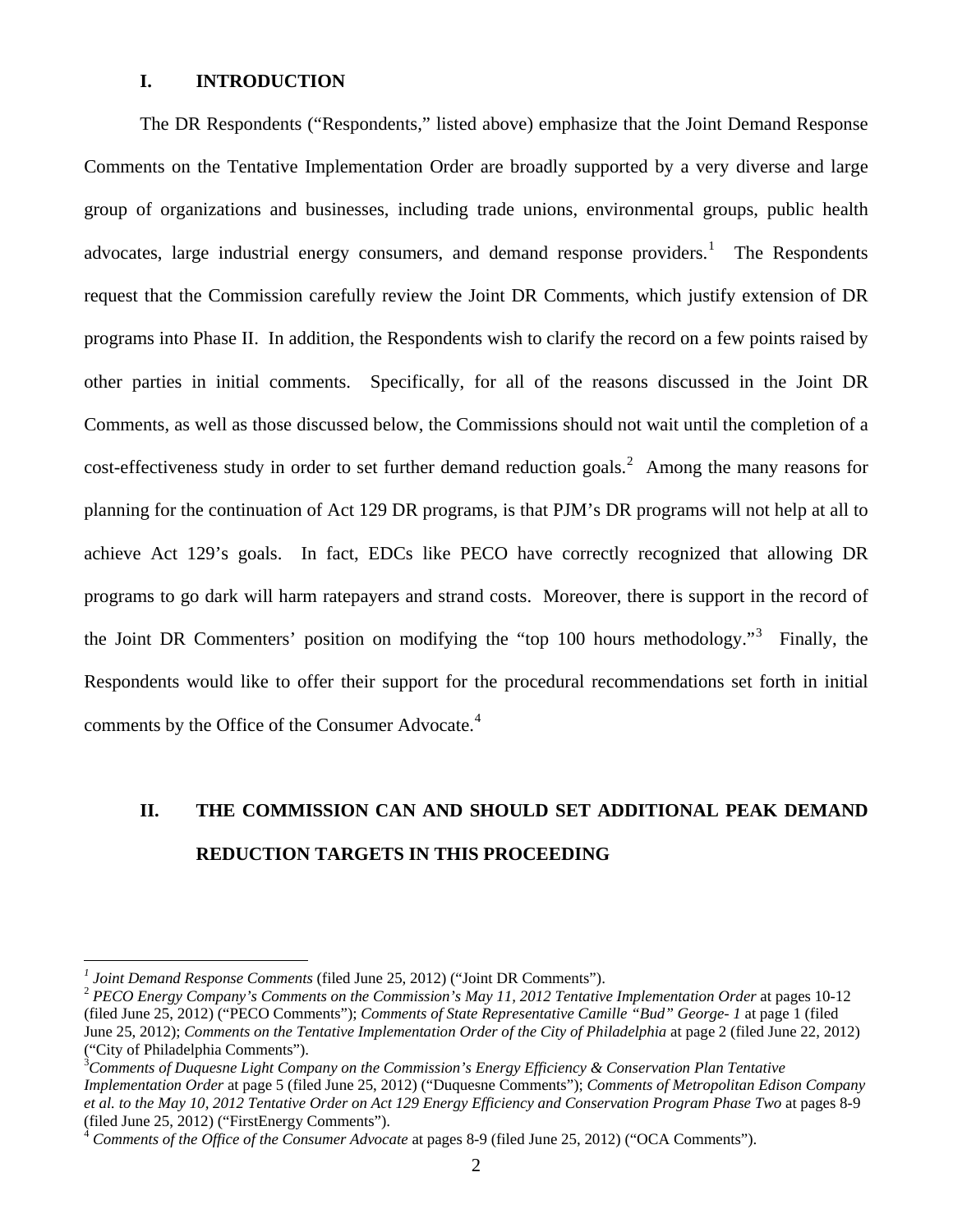A couple of parties seem accepting of the Commission's initial conclusion to wait until the SWE completes the cost-effectiveness study to set additional peak demand reductions targets, $5$  but these comments are misguided. As explained in the Joint DR Comments at pages 8-14 regardless of whether peak reduction goals are set, the Commission at minimum can and should extend the existing programs. The Respondents strongly agree with PECO's conclusion that allowing DR programs to go dark "will create the potential for customer confusion, stranded capital assets (e.g., the direct load control switches) and increased costs resulting from stopping and restarting the DLC programs in Phase Three."<sup>[6](#page-2-1)</sup> The Respondents thus reiterate that the Commission can and should continue DR programs through Phase II for the benefit of Pennsylvania's citizens and environment. Moreover, as fully explained in the Joint Demand Response Comments at pages 6-8, nothing in Act 129 prohibits the Commission from setting peak demand reduction targets now, and setting those targets now is more consistent with the spirit of Act 129 which presupposes new peak demand targets for 2017.

# **III. PJM'S DEMAND RESPONSE PROGRAMS CANNOT SUBSTITUTE FOR PENNSYLVANIA'S ACT 129 DEMAND REDUCTION PROGRAMS**

PJM's DR programs cannot substitute for those of Act 129. Two parties erroneously conclude they can.<sup>[7](#page-2-2)</sup> Act 129 clearly sets forth peak demand reduction goals and this plain language should not be ignored. Moreover, multiple PJM DR programs were in place at the time the legislators enacted Act 129. For these reasons and all of the reasons discussed at pages 11-14 of the Joint DR Comments, the Commission should afford little or no weight to these arguments.

# **IV. THE COMMISSION SHOULD USE ITS STATUTORY AUTHORITY TO AMEND THE "TOP 100 HOURS" METHODOLOGY IN THIS PROCEEDING**

 $\overline{a}$ 

<span id="page-2-0"></span><sup>&</sup>lt;sup>5</sup> Duquesne Comments at page 5; FirstEnergy Comments at pages 8-9.<br><sup>6</sup> PECO Comments at page 11 While PECO's comments specifically re

<span id="page-2-1"></span><sup>&</sup>lt;sup>6</sup> PECO Comments at page 11. While PECO's comments specifically refer to Direct Load Control programs, the arguments it makes are equally applicable to the commercial and industrial programs which make up the majority of Act 129 peak load reduction programs.

<span id="page-2-2"></span><sup>7</sup> Duquesne Comments at page 5; FirstEnergy Comments at pages 8-9.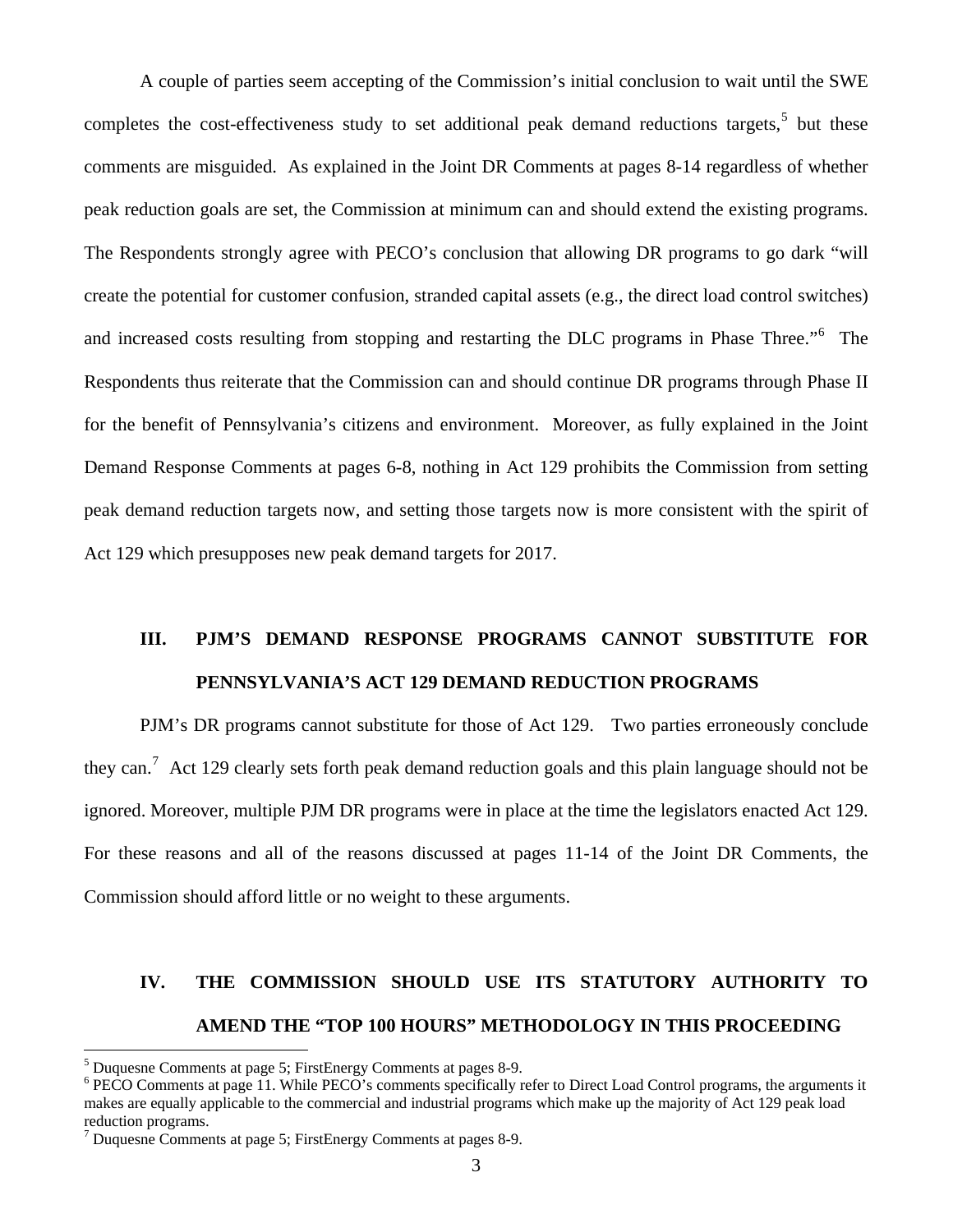There is broad support in the record for the Commission to use its statutory authority to amend the "top 100 hours" methodology to allow EDCs to more accurately forecast their required peak demand reduction.<sup>[8](#page-3-0)</sup> The DR Respondents, in previous comments,<sup>[9](#page-3-1)</sup> pushed for a methodology that calls for curtailments when next-day demand in an EDC territory is forecasted to reach a certain percentage of its forecasted peak summer demand. As highlighted in initial comments, one example is that of Con Edison's Commercial System Relief Program ("CSRP"). Under the CSRP, a planned event is defined as a day-ahead forecasted load level that is at least 96 percent of the Company's forecasted summer system peak.[10](#page-3-2) An objective trigger, like the one provided in the CSRP example, would obviate the need to forecast the top 100 hours and can be entirely consistent with the peak load reduction programs mandated under Act 129.

# **V. THE DR RESPONDENTS SUPPORT THE OCA'S PROCEDURAL RECOMMENDATIONS**

The Respondents support the procedural recommendations made by the Office of Consumer Advocate.<sup>[11](#page-3-3)</sup> Extension of the procedural schedule will accommodate both the parties' and the Commission's need for additional time to incorporate the comments it is receiving, as well as the results of its inquiry into the appropriate TRC test to be used for determining whether the current programs are cost effective. The Respondents also support OCA's proposed adoption of a four year implementation for Phase II. This ensures that DR programs can participate in the PJM Baseline Residual Auction and affect prices to the benefit of consumers.

1

<sup>&</sup>lt;sup>8</sup> Duquesne Comments at page 5; FirstEnergy Comments at pages 8-9.<br><sup>9</sup> Joint DB Comments at page 16

<span id="page-3-1"></span><span id="page-3-0"></span> $9$  Joint DR Comments at page 16.

<span id="page-3-2"></span><sup>&</sup>lt;sup>10</sup> Under the CSRP, the following incentives are offered when the following conditions are met. Participants receive monthly reservation payments to participate in the program. The summer period for CSRP typically runs from May 1 through October 31. Program participants are notified at least 21 hours before the peak load shaving event is scheduled to begin, and are expected to reduce load based upon their pledged amount of demand reduction. The call window is five hours and is dependent upon whether the network is daytime or nighttime peaking. The daytime peaking networks are called from 12pm-5pm and the nighttime peaking networks are called from 5pm-10pm. In addition to the reservation payment, participants receive an energy payment that is equal to \$0.50 per kW reduced during each event hour.

<span id="page-3-3"></span> $11$  OCA Comments at pages 8-9.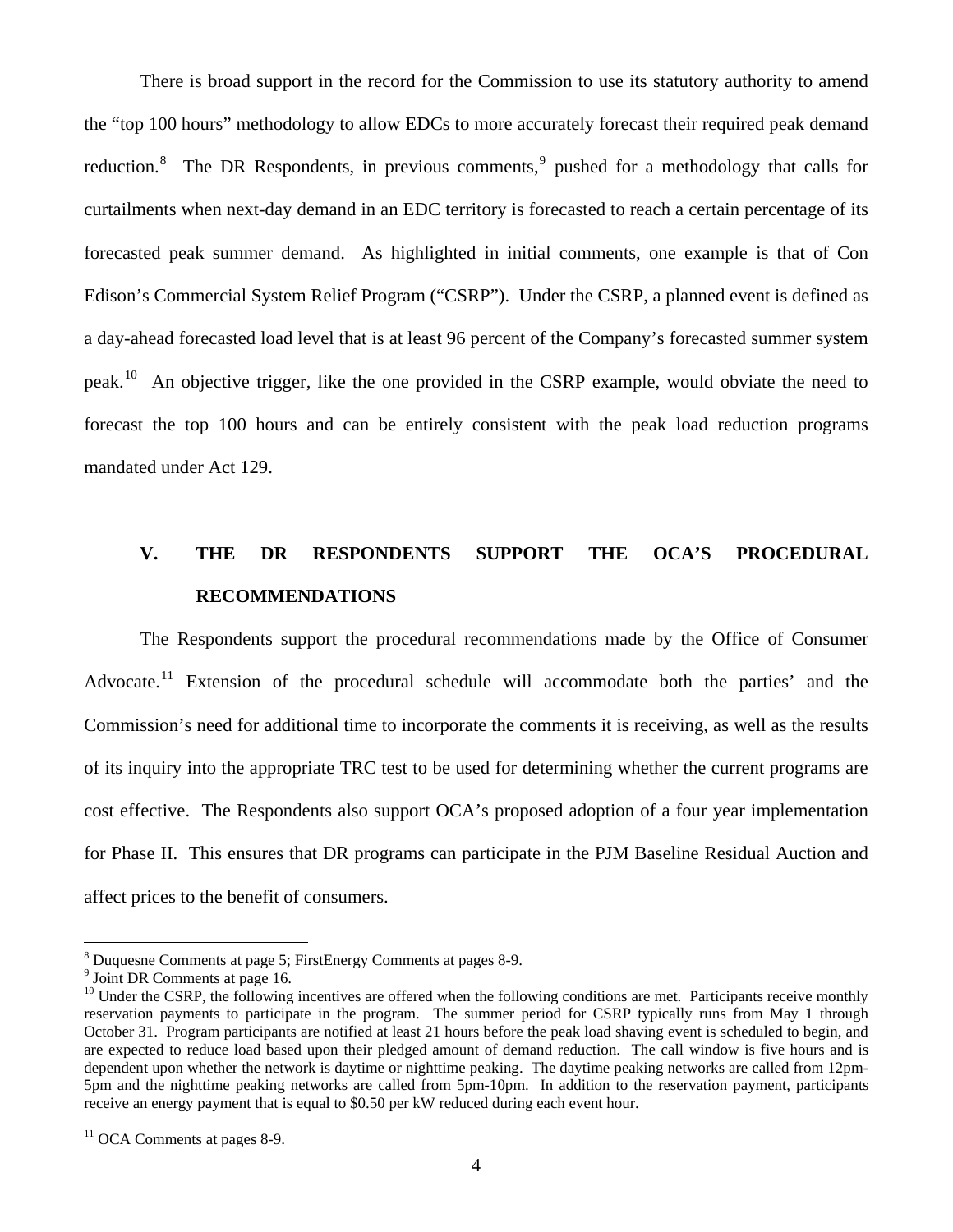Finally, the Respondents also concur with the OCA on the issue of rebidding existing CSP contracts.<sup>[12](#page-4-0)</sup> The re-bidding of existing DR program contracts would foreclose the possibility of continuing the programs in 2013.

# **VI. CONCLUSION**

The Respondents have heretofore shown that the Commission can and should implement peak demand reduction goals for Phase II and that PJM DR programs do not work in the same manner and to the same end as Act 129 DR programs. The Respondents have also highlighted that there is broad support for amending the "top 100 hours" methodology. Lastly, the Respondents have expressed their support for the procedural recommendations of the OCA.

The DR Respondents thank the Commission for this opportunity to comment.

Respectfully submitted,

**AK STEEL; ASSOCIATION FOR DEMAND RESPONSE AND SMART GRID; CLEAN AIR COUNCIL; COMVERGE, INC.; CONSERVATION VOTERS OF PA; ENERNOC, INC.; ENVIRONMENTAL DEFENSE FUND; GROUP AGAINST SMOG AND POLLUTION; JOHNSON CONTROLS, INC. AND ENERGYCONNECT; KEYSTONE ENERGY EFFICIENCY ALLIANCE; PENNENVIRONMENT; THE SIERRA CLUB; VIRIDITY ENERGY, INC.; WAL-MART STORES EAST, LP AND SAM'S EAST, INC.** 

Dated: July 9, 2012

[SIGNATURE PAGE FOLLOWS]

 $\overline{a}$ 

<span id="page-4-0"></span><sup>&</sup>lt;sup>12</sup> OCA comments at pages 20-21.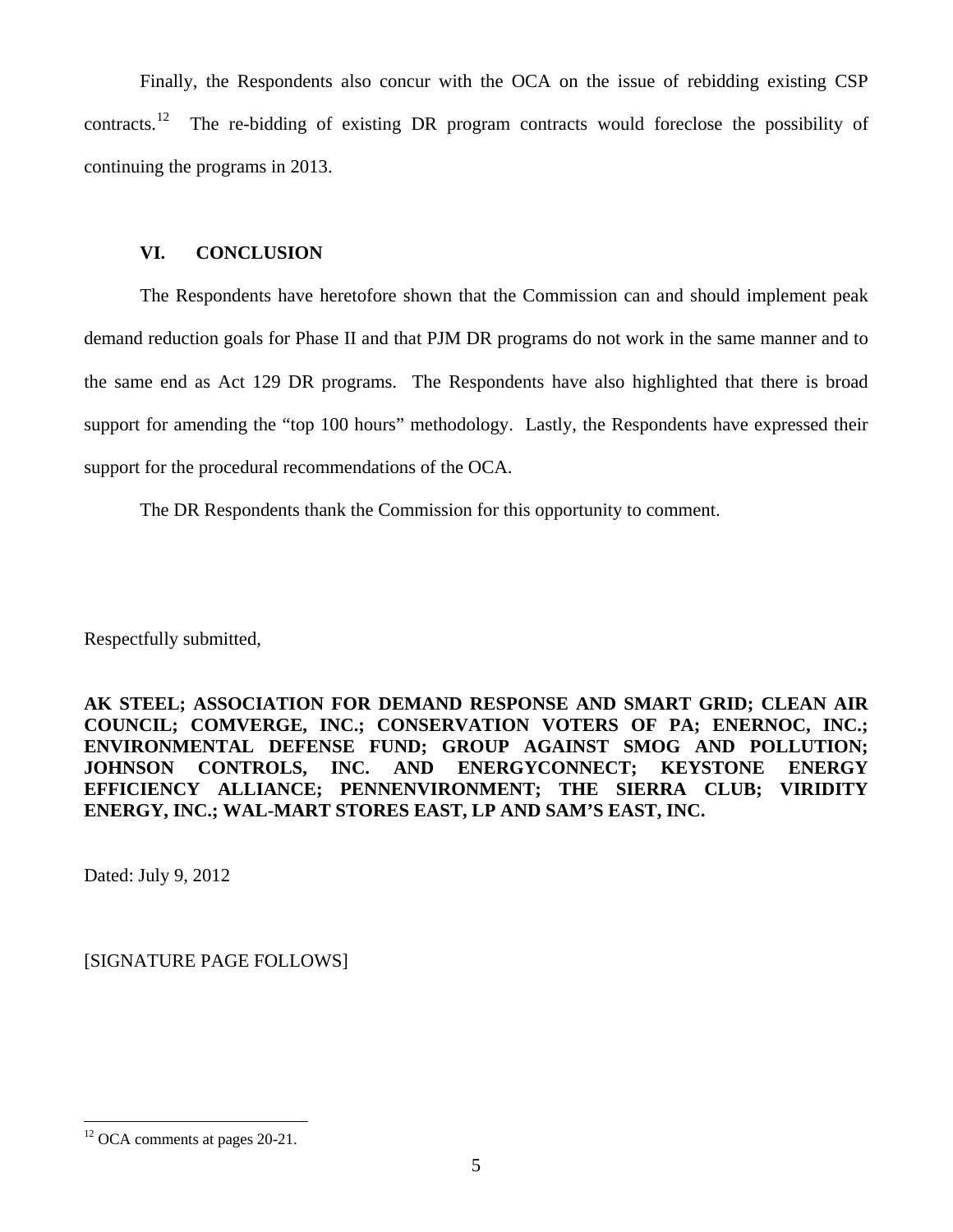## **AK STEEL**

#### */s/ Steve Etsler*

By: Steve Etsler Manager-Purchasing Electric/Natural Gas/Water AK Steel 9227 Centre Pointe Drive West Chester, Ohio 45069 (513) 425-2723 [Steve.Etsler@aksteel.com](mailto:Steve.Etsler@aksteel.com) 

> Vice President, Regulatory, Markets and Government

Mathew H. Smith, General

Kennett Square, PA 19348

## **ASSOCIATION FOR DEMAND RESPONSE AND SMARTGRID**

*/s/ Dan Dulaney* By: Dan Delurey President 1301 Connecticut Avenue NW Suite 350 Washington, DC 20036 (202) 296-1686 [dan.delurey@demandresponse](mailto:dan.delurey@demandresponse) smartgrid.org

**CONSERVATION VOTERS OF PA**

## **CLEAN AIR COUNCIL**

## */s/ Joseph Otis Minott*

**ENERNOC, INC.** 

By: Joseph Otis Minott, Esq. Executive Director 135 S. 19th Street, Suite 300 Philadelphia, PA 19103 (215) 567-4004 (x116) Joe\_minott@cleanair.org

#### **COMVERGE, INC.**

Relations

Counsel 511 Schoolhouse Road

(484) 734-2206 [flacey@comverge.com](mailto:flacey@comverge.com) Msmith@comverge.com

Suite 200

*/s/ Frank Lacey* By: Frank Lacey

# */s/ Josh McNeil* By: Josh McNeil Executive Director

PO Box 2125 Philadelphia, PA 19147 (215) 564-3350 [joshua.mcneil@conservationpa.org](mailto:joshua.mcneil@conservationpa.org) */s/Aaron Breidenbaugh* By: Aaron Breidenbaugh Director of Regulatory Affairs 101 Federal Street Suite 1100 Boston, MA 02110 (617) 224.9918 abreidenbaug[h@enernoc.com](mailto:abreidenbaugh@enernoc.com)

#### **ENVIRONMENTAL DEFENSE FUND**

*/s/ Miriam Horn* By: Miriam Horn Director, Smart Grid Initiative 257 Park Avenue South New York, New York 10010 (646) 641-9316 mhorn@edf.org

#### **GROUP AGAINST SMOG AND POLLUTION**

*/s/ Rachel Filippini* By: Rachel Filippini Executive Director 5135 Penn Avenue, Pittsburgh, PA 15224 (412) 924-0604 [gasp@gasp-pgh.org](mailto:gasp@gasp-pgh.org)

#### **JOHNSON CONTROLS, INC. & ENERGYCONNECT**

*/s/ Iain A. Campbell*

By: Iain A. Campbell<br>VP & GM Global Energy and WorkPlace Solutions 507 E. Michigan St. Milwaukee, WI 53201-0423 (414) 524-4500 Iain.A.Campbell@jci.com